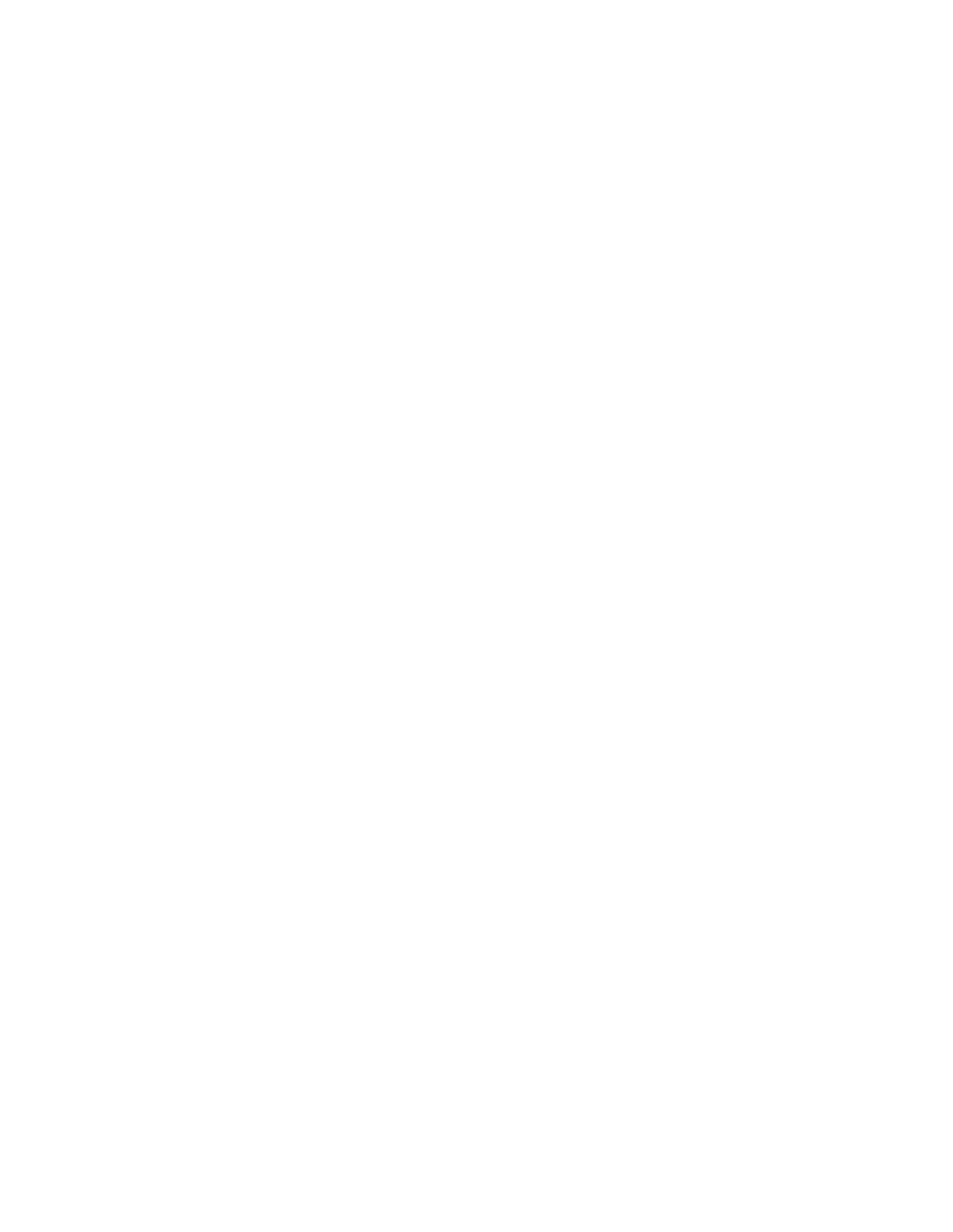# **Preface**

This is one of a series of guides on geological/geotechnical investigations, procedures, and reports for the Alaska Department of Transportation & Public Facilities (DOT&PF). This is a guide for Department staff and consultants who prepare geotechnical data reports for use in the design and construction process.

# **Table of Contents**

| 1.   |      |       |  |  |
|------|------|-------|--|--|
|      | 1.1. |       |  |  |
|      | 1.2. |       |  |  |
|      |      | 1.2.1 |  |  |
|      |      | 1.2.2 |  |  |
|      |      | 1.2.3 |  |  |
|      | 1.3. |       |  |  |
| 1.4. |      |       |  |  |
|      | 1.5. |       |  |  |
|      |      | 1.5.1 |  |  |
|      |      | 1.5.2 |  |  |
|      | 1.6. |       |  |  |
|      |      | 1.6.1 |  |  |
|      |      | 1.6.2 |  |  |
|      | 1.7. |       |  |  |
|      | 1.8. |       |  |  |
| 2.   |      |       |  |  |
|      | 2.1. |       |  |  |
|      | 2.2. |       |  |  |
|      | 2.3. |       |  |  |
|      | 2.4. |       |  |  |
|      | 2.5. |       |  |  |
|      | 2.6. |       |  |  |
|      | 2.7. |       |  |  |
|      | 2.8. |       |  |  |
|      |      |       |  |  |
|      |      | 2.8.2 |  |  |
|      |      | 2.8.3 |  |  |
|      |      | 2.8.4 |  |  |
|      |      | 2.8.5 |  |  |
|      | 2.9. |       |  |  |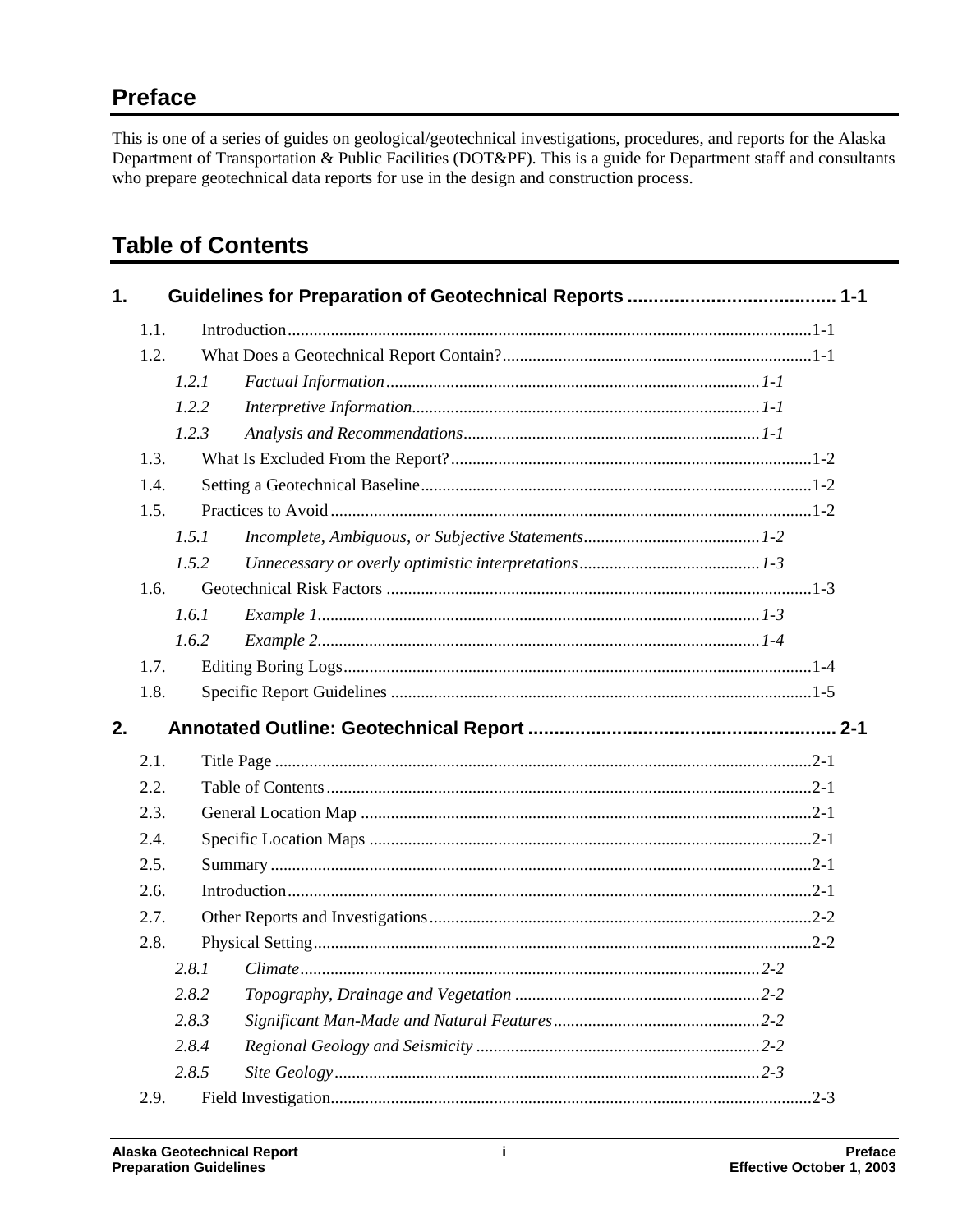| 2.9.1  |  |
|--------|--|
| 2.9.2  |  |
| 2.9.3  |  |
| 2.9.4  |  |
| 2.9.5  |  |
| 2.9.6  |  |
| 2.9.7  |  |
| 2.10.  |  |
| 2.11.  |  |
| 2.12.  |  |
| 2.12.1 |  |
|        |  |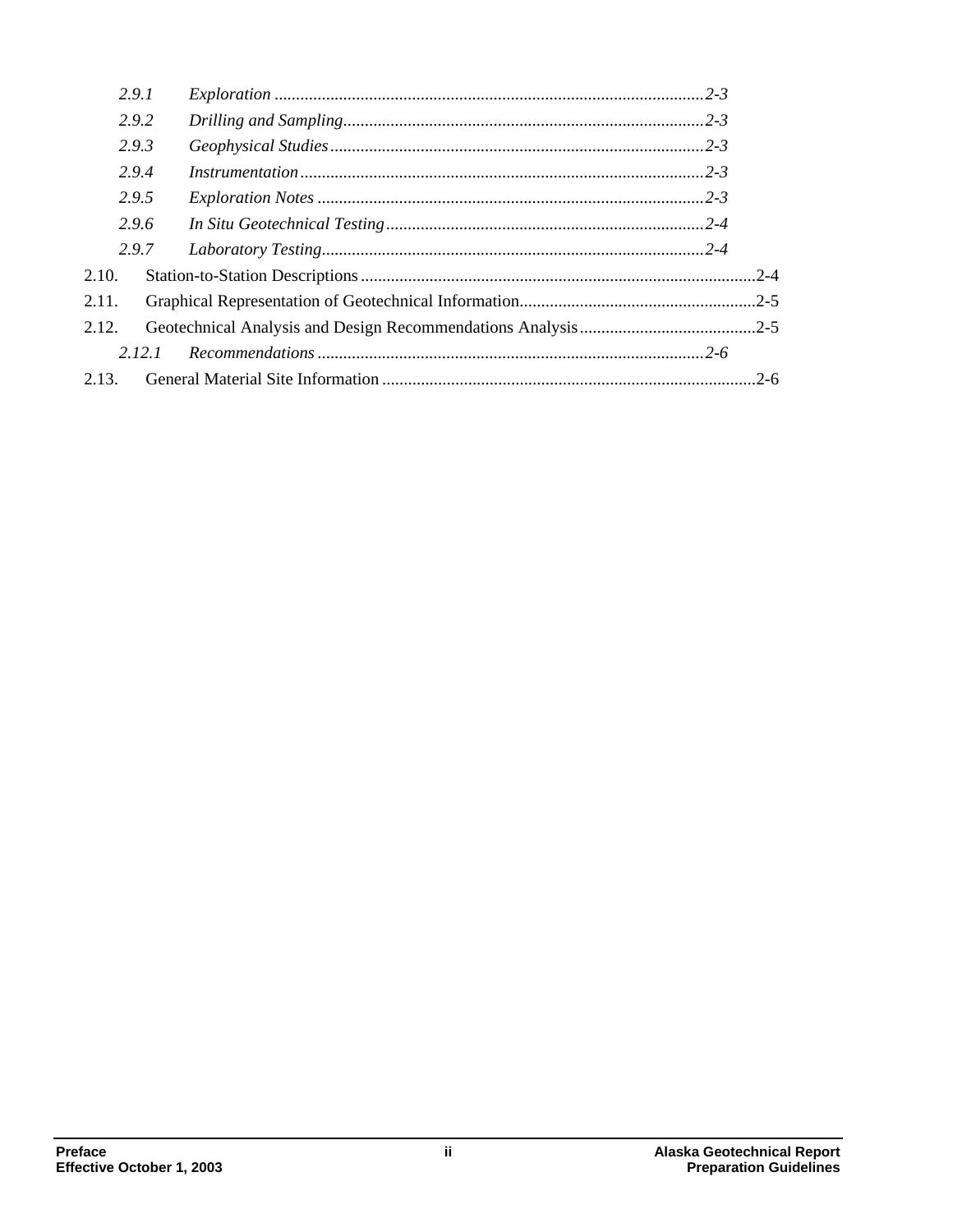# <span id="page-4-0"></span>**1. Guidelines for Preparation of Geotechnical Reports**

- 1.1. Introduction
- 1.2. What Does a Geotechnical Report Contain?
- 1.3. What is Excluded From the Report?
- 1.4. Setting a Geotechnical Baseline
- 1.5. Practices to Avoid
- 1.6. Geotechnical Risk Factors
- 1.7. Editing Boring Logs
- 1.8. Specific Report Guidelines

# **1.1. Introduction**

The geotechnical report is the tool the Department uses to describe project site conditions and to present formal design and construction recommendations to roadway design, bridge, and construction engineers. We cannot overstate the importance of the preparation of an adequate geotechnical report. The report is a critical reference during design, during construction, and following completion of the project if there are claims to resolve. The report must be as clear, concise, and accurate as possible.

To the extent possible, obtain the necessary geotechnical data early in the design phase so that the data and data interpretations are available throughout the design of the project. The various types of geotechnical information for a project are compiled into the formal geotechnical report as part of the project's materials report, which must be completed no later than the project contract advertising date for inclusion in the bid package.

#### **1.2. What Does a Geotechnical Report Contain?**

The report normally contains both factual data and data interpretation necessary to develop and present specific design and construction recommendations. You, the author, should exercise great care to differentiate factual data from interpretive data, and clearly identify the interpretive data as such.

The factual data can be presented in a wide variety of formats. Consistency of format is important to the extent that the minimum information necessary for the design and construction of a project is included in the geotechnical report. An annotated outline of a geotechnical report is presented in Chapter 2 of this guide. Department staff and consultants are expected

to follow this guideline in preparing geotechnical reports.

# *1.2.1 Factual Information*

The factual information included in a geotechnical report includes:

- Procedures and methods used in investigation
- Summary of or reference to all relevant existing data collected during the course of the investigation
- Geologic setting and relationship of geology to project
- New data developed during the investigation, including logs of test holes/test pits, laboratory test results, geophysical data, ground water information, etc.

#### *1.2.2 Interpretive Information*

This kind of information in the geotechnical report is derived from factual data. Engineering or geologic data are assessed, synthesized with pre-existing and new data and then translated into useable form to provide conclusions on conditions of soil, rock, groundwater, frozen soil, and other characteristics. It is often necessary to interpret geological data to clarify a geotechnical aspect of the project. Note that such data presentation tools as soil and rock profiles, geologic cross-sections, geological mapping, and rock structure mapping are interpretive in that they depict conditions at points between boring locations or other data collecting points. Indicated conditions at intermediate points are estimated, and should be presented in that light. Interpretive information includes:

- Interpretation of data and conditions on the project
- Analysis of data and conditions

#### *1.2.3 Analysis and Recommendations*

Design professionals use the factual information together with the interpreted information as the basis for analysis and design of facilities. This process includes the following products:

• Specific engineering recommendations for design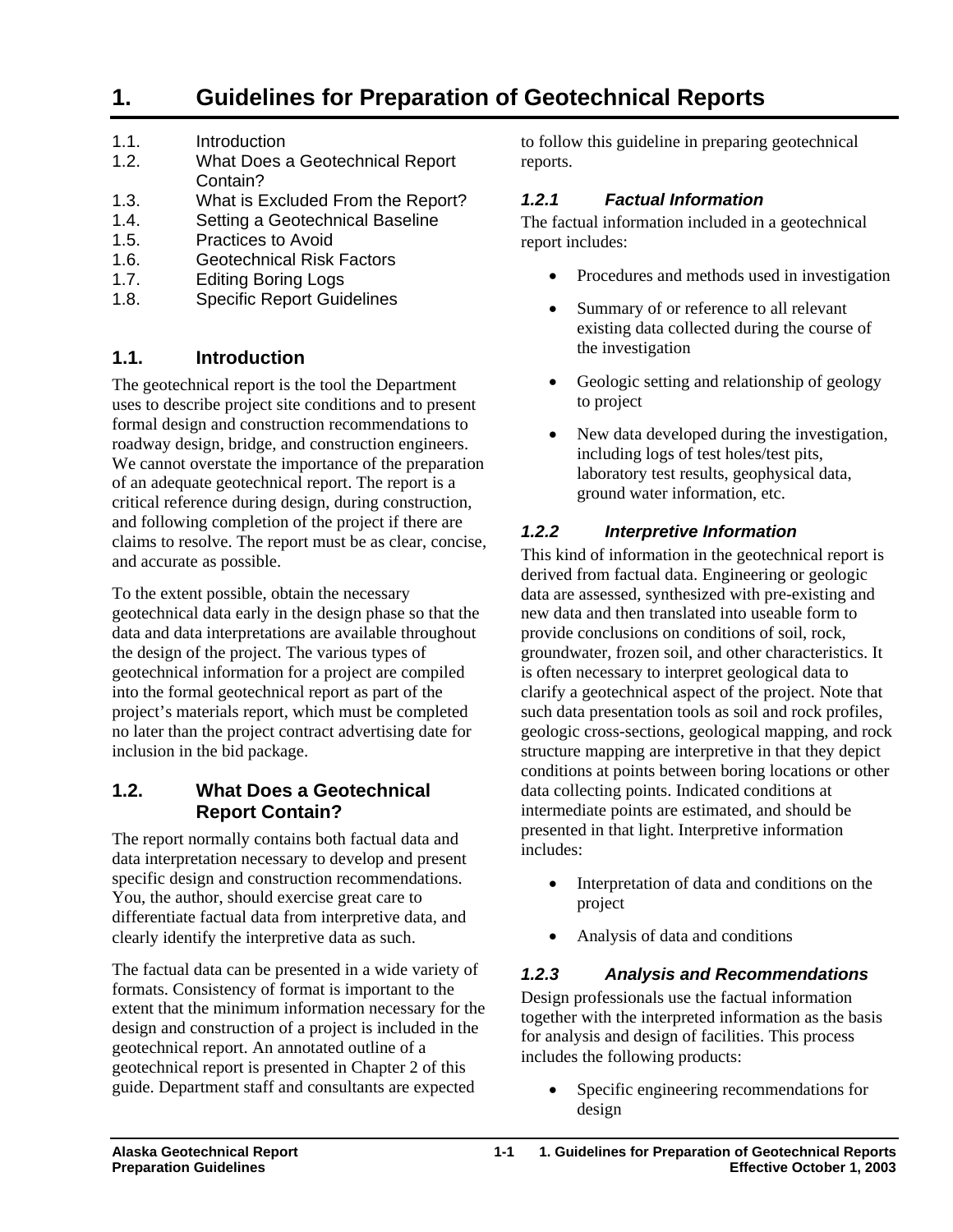- <span id="page-5-0"></span>Discussion of conditions that may be encountered during construction with recommendations for solutions to anticipated problems
- Recommendations for specific contractual provisions to address particular conditions or anticipated problems
- Recommendations for notes included with plan sets on various features, such as potential problems with drainage or erosion control, slope stability, slope design, location of support features, rockfall hazard mitigation methods and locations, etc.

#### **1.3. What Is Excluded From the Report?**

Some of the geotechnical information generated during the design phase is not ordinarily useful or pertinent during construction, so exclude it from the report. Such information may relate to superseded alignments or locations, technical or economic comparisons of design alternatives, details that are not adopted, or items deleted from the project scope. Make the decision as to what is pertinent and what is not on a project-by-project basis.

# **1.4. Setting a Geotechnical Baseline**

One of the purposes of the geotechnical report is to set a baseline of geotechnical conditions. The baseline is a representation of the geotechnical conditions the parties to the construction contract may expect to encounter. The Department may prepare a formal geotechnical baseline report for use in complex projects or a geotechnical summary for inclusion in the special provisions. Absent an explicit, separate baseline report or summary, the baseline is established by the geotechnical report.

The conditions defined in the geotechnical report provide the basis for interpretation and analysis of claims under the differing site conditions (DSC) clause. Federal law requires that all federal-aid highway contracts include a differing site conditions clause. A contractor filing a DSC claim must contend either: (1) that ground conditions are materially different from those that would be expected from a reasonable interpretation of the contract documents, or (2) that an unusual, unknown physical condition exists that materially differs from those ordinarily encountered.

A significant portion of contractor claims and problems during construction involves subsurface conditions and soil/rock construction materials. This is due primarily to the complexity and variability of natural earth and rock formations and materials. Juries have awarded in the millions of dollars for contractor claims based on the DSC clause. The Army Corps of Engineers has documented that from 1980 to 1990, contract claims escalated by more than 200 percent, and by 1990 averaged more than \$1 billion annually.

Because the geotechnical report is made available to bidders to use as an aid in preparing bids, it becomes a key document to both the Department and the contractor if a dispute regarding geotechnical conditions arises during construction of the project. Because of this, it is extremely important to prepare the report with the idea in mind that it may become the focal point of a geotechnical DSC claim. Errors, omissions, or misrepresentations in the report may lead to resolution in favor of the claimant. This could greatly increase the cost of the project. Conversely, a carefully prepared and accurate geotechnical report will do much to prevent DSC claims, or to provide the basis for an equitable resolution of a DSC claim in favor of the state.

# **1.5. Practices to Avoid**

This section details some unwise practices by authors of geotechnical reports. Avoiding these common pitfalls will help avoid claims and contract disputes over geotechnical issues. The list of issues is not a comprehensive set of considerations or situations. The examples are used to illustrate some, but by no means all, of the issues that you should consider in a geotechnical report.

#### *1.5.1 Incomplete, Ambiguous, or Subjective Statements*

DSC claims have been awarded on the basis of, literally, one or two words in a report. The choice of words is so important that every author of a report should have reference to a glossary of geologic terms, a dictionary, and reliable reference texts in specialty fields such as engineering geology, groundwater, geophysics, and soil and rock mechanics. Check yourself whenever you have the slightest question as to the meaning a reader may assign a word. Reviewers of the report have an obligation to raise questions about such words or phrases. In a claim (or court) case, a tactic often used by the plaintiff or the plaintiff's attorney is to examine the geotechnical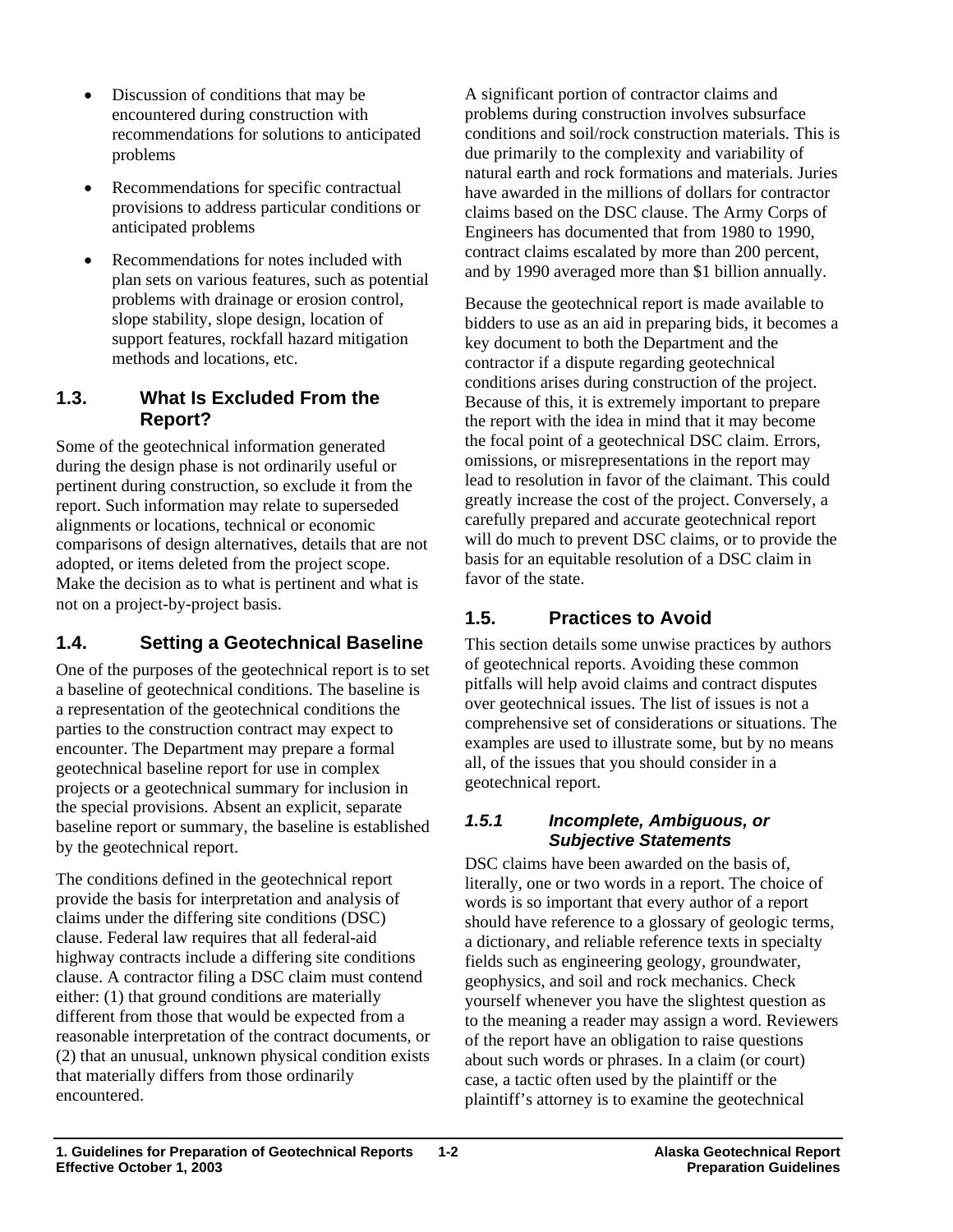<span id="page-6-0"></span>report in detail to find statements that will help the claim by being inaccurate, very broad, or ambiguous.

Ambiguities can result in a misunderstanding of what the author intended to convey. Words such as "isolated, some, few, numerous, rapidly, occasional, scattered, useable, "etc. should be used only if the meanings of such words are quantified to a narrow range of meaning within the context of the report.

#### *1.5.2 Unnecessary or Overly Optimistic Interpretations*

Data interpretations and geologic interpretations are often necessary in a geotechnical report, but be careful to ensure that a given interpretation or conclusion contributes to the technical merit of the report. As an example of an interpretation that is unnecessary and does not contribute to the technical merit of the report, consider the following statement that appeared in a geotechnical report:

> *"The sandy gravel deposit has a shallow water table (4'-6' below the surface) but as it is an elevated terrace, it will drain rapidly."*

This statement is improper for at least two reasons. First, it has no technical merit – the statement is pointless, since it is an outright guess. Unfortunately, such a statement appearing in a technical report will almost certainly be given more credibility by the reader than it deserves. Second, the term "drain rapidly" is subjective unless it is defined (in the report) to be within a range of values used to define drainage rates.

Certainly, the author in the above example should have pointed out the shallow water table, and a prudent interpretation of the geologic conditions would have been that the shallow groundwater could have an adverse effect on excavation operations. An example of a better statement to alert the reader to this risk is:

> *"The water table was noted at a depth of 4' to 6' below the surface, and any excavation deeper than this will probably require bailing or dewatering. Dewatering characteristics of the soils were not measured."*

Experience has shown that one of the most defensible reasons for geologic interpretations in a geotechnical report is to warn the reader about some geological feature or aspect that may pose a risk of geotechnical surprise.

# **1.6. Geotechnical Risk Factors**

Risk factors perceived by contractors bidding on projects increase the bid cost of the projects. When they realize the risk during construction, the price of the project goes up due to claims or less confrontational changes to the contract through change orders or force account work. The presence of boulders, for example, is a risk factor that can greatly influence excavation costs, and their presence in ground that is being excavated often leads to contract disputes or DSC claims on the basis that they were not anticipated in significant quantities. This is an area where presentation of geological interpretations may be justified if, for example, boulders were noted in the geotechnical explorations for a project, but not in quantities that could be anticipated from interpretation of the geologic setting of the project. The purpose of including such interpretations is to alert the reader to the risk of boulders being present in significantly greater quantities than might be indicated by the exploration data alone.

# *1.6.1 Example 1*

The following example demonstrates a situation where presentation of a geologic interpretation contributed to the technical merit of the report by pointing out the risk of boulders in a proposed cut.

Exploratory borings for a proposed deep cut detected only a few boulders, but geologic interpretation and construction histories of excavations in nearby areas in geologically similar terrains suggested a strong possibility that many boulders could be encountered. The following statement was put into the report:

> *"The proposed cut from Station 970 to Station 2060 will be into what is interpreted as an ancient terrace of the Copper River. Exploratory borings indicate boulders are present, and other excavations into ancient Copper River terraces have encountered concentrations of nested large boulders ranging in size from one to ten or more feet in diameter."*

Boulderous gravel was, in fact, encountered during excavation of the cut. There is no way to know if the above statement gets credit, but there was no claim filed for boulders.

A list of other geotechnical risk factors that may be present on any given transportation project in Alaska includes seismic potential, permafrost, deep seasonal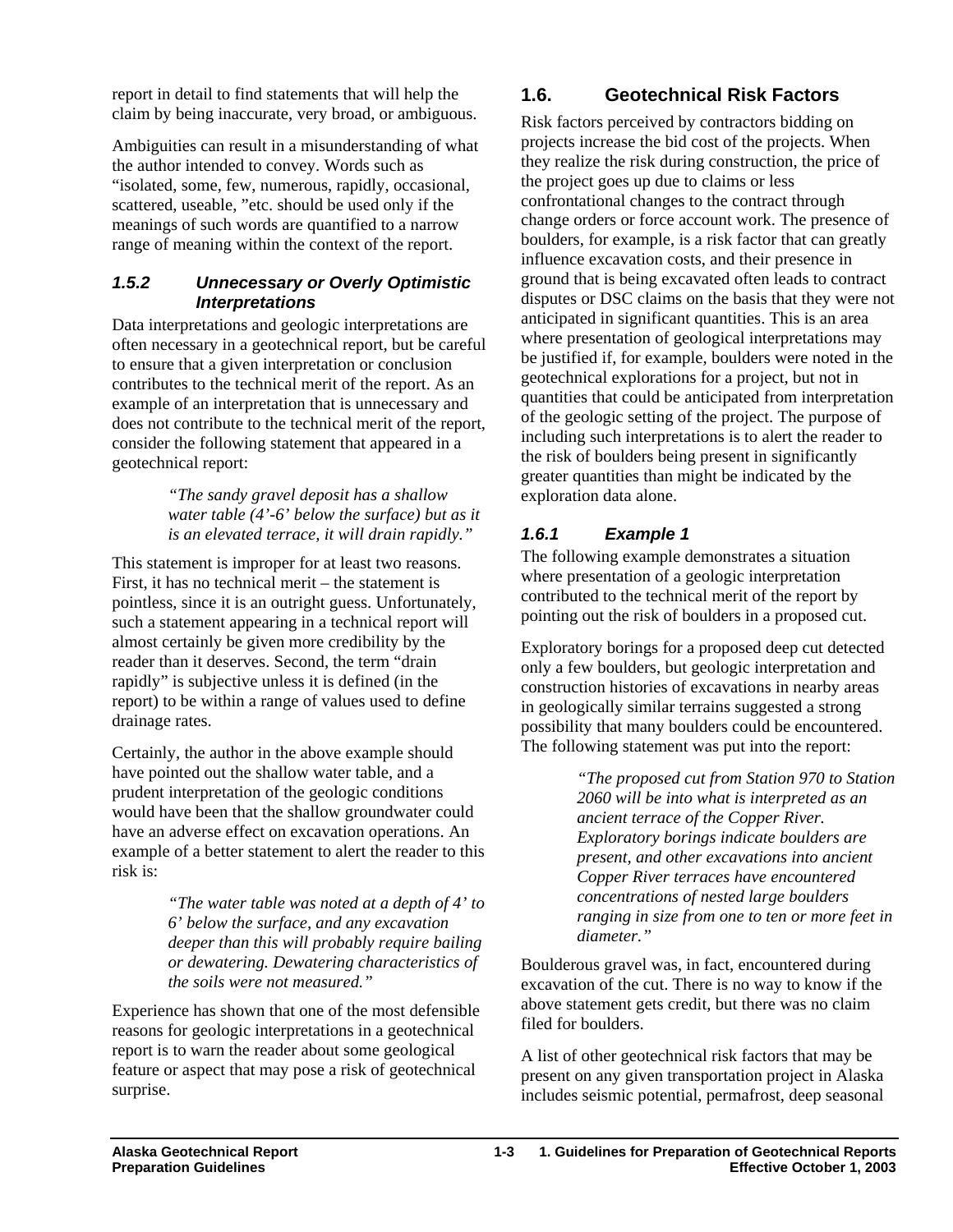<span id="page-7-0"></span>frost, wet soils, soft ground, extremely moisturesensitive soils (such as soils derived from volcanic ash, soils with glacial silt fines, or ancient weathered sands and gravels), areas where wet construction seasons or unusually short construction seasons commonly occur, potential landslides, or floods, to name a few. Most risk factors can usually be discussed on a wholly factual basis, but if interpretation will contribute to the technical merit of the report, include it.

#### *1.6.2 Example 2*

For example, consider the following case history:

*"For design of a highway in an area in the interior of Alaska where the construction season is quite short (and often wet), test borings were made in the fall and early winter of the year. Laboratory tests of soil samples taken along the proposed route indicated that glacial silt soils in the upper five feet or so were below optimum moisture. Good borrow sources in the project area were sparse, so the soils were designed for incorporation into the highway embankment. However, when construction began, it became apparent that the soils were too wet to compact, and attempts to dry them failed dismally in the cool, damp weather that was common to the area. This project, with all the claims and extra charges, ultimately cost more than double the original cost estimate."* 

This could have been avoided if geotechnical interpretations of the risk involved in trying to use the silts were made and presented on any or all of the following bases:

- 1. A study of construction histories of projects in similar geologic and environmental settings would have revealed that glacial silts were almost always a "problem soil" when attempts were made to compact them to modern moisture/density specifications.
- 2. An application of the knowledge that moisture content test results from samples of frostsusceptible soils taken within the seasonal frost penetration zone can be misleading. If the samples are taken during the fall and early winter months, the silts have had weeks to thaw and drain, and moisture content test results will be drier (sometimes a lot drier)

than the soil will be during the early and midpart of the construction season.

3. The risk of a very wet construction season, not uncommon in the environmental setting of the project, could spell disaster to an attempt to use the silts, even if they were as dry during the construction season as the test results indicated.

Obviously, had the decision been made to design the silts as waste, the cost of the project would have increased. It would have been necessary to locate and obtain rights to additional borrow sources, and also obtain additional right-of-way to accommodate a large quantity of wasted silt. To accomplish this, unless the decision was made early in the design process, may have delayed advertising the project for a year. Even considering all this extra time and expense, it is highly likely that the final cost of the project would have been much less if geotechnical interpretation had resulted in the silts being designed as waste.

# **1.7. Editing Boring Logs**

If the logs shown in the report, variously referred to as the "final," "formal," or "drafted" logs, are not exact copies of the original field logs (and they usually are not), take care when editing, rewording, condensing, or otherwise changing the original field logs. Make sure that notes regarding such risk elements as boulders, water table measurements, caving or squeezing ground, or drilling characteristics are not inadvertently edited out.

Editing of field soil textural descriptions requires careful judgment. For example, it may be easy to interpret that a soil described in the field log as "fine sand" is likely a "silt" when three samples of the stratum are tested and classified as silt. The interpretation is much less clear when, for example, the soil is described as "coarse gravel," and test results of samples (which were taken with a Standard Penetration Test (SPT) split-spoon sampler) classify as "sand." The difficulty and critical nature of such interpretations mandates that a senior engineering geologist should either do them or check them.

Note in red on the field logs any differences between the field logs and the final logs. If the rationale for the change is not clear, briefly explain it. Retain field logs until the project is completed and any disputes resolved.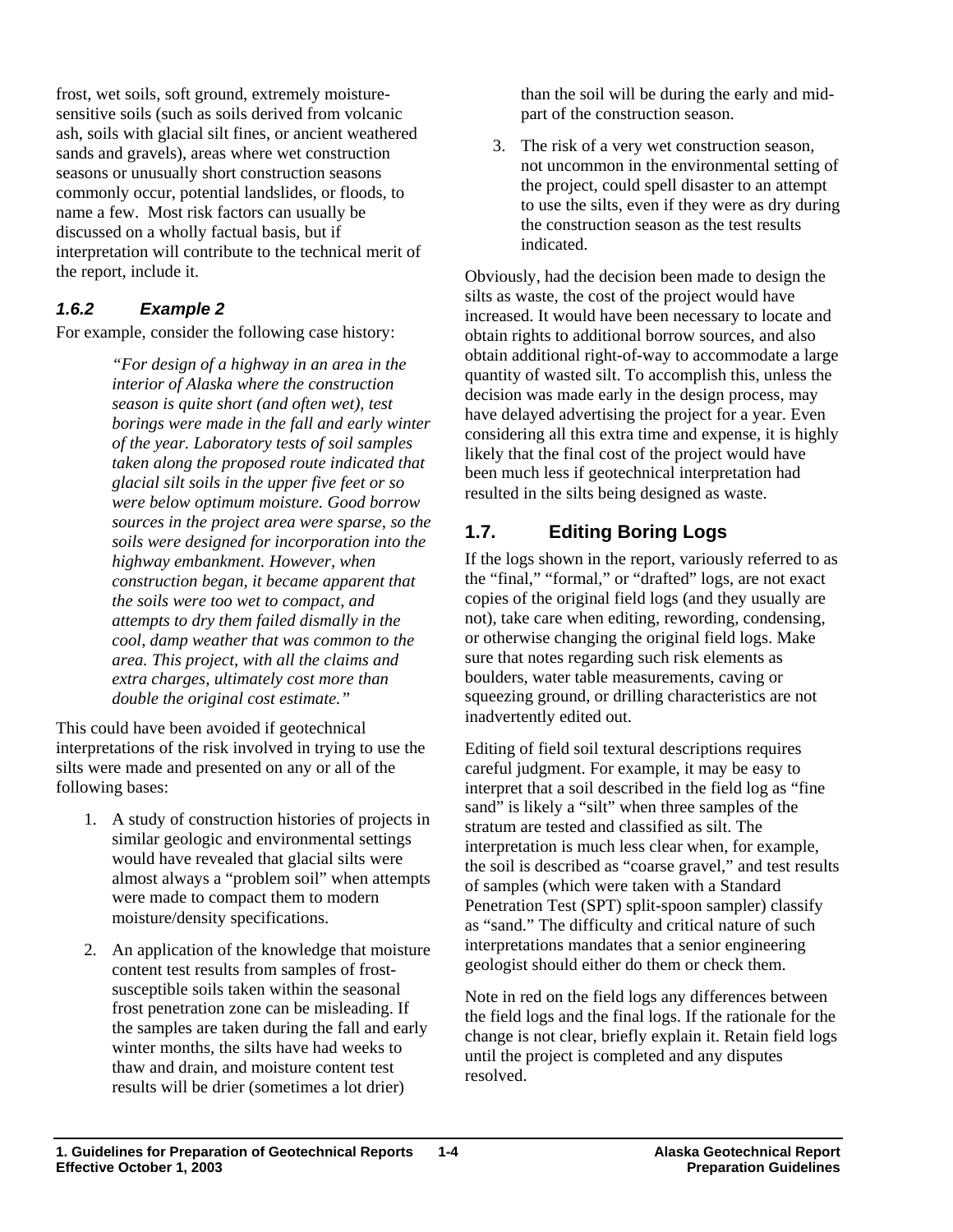# <span id="page-8-0"></span>**1.8. Specific Report Guidelines**

Each geotechnical report will be different and projectspecific, so a "cookbook" report guide is neither possible nor desirable, as long as the minimum basic information set forth above is included. For the purposes of uniformity throughout the Department, the format guideline will be used by each region, and by consultants hired by the Department.

Do not assume that all aspects of a project will be automatically covered in one of the sections of the report outline. Look at the report outlines and refer to the guideline text to be sure that subjects important to the project are covered. If a subject does not seem to fit into any of the sections, do not ignore it; find a place where it seems to best fit, add a subsection, or make a note somewhere in the report to address the item.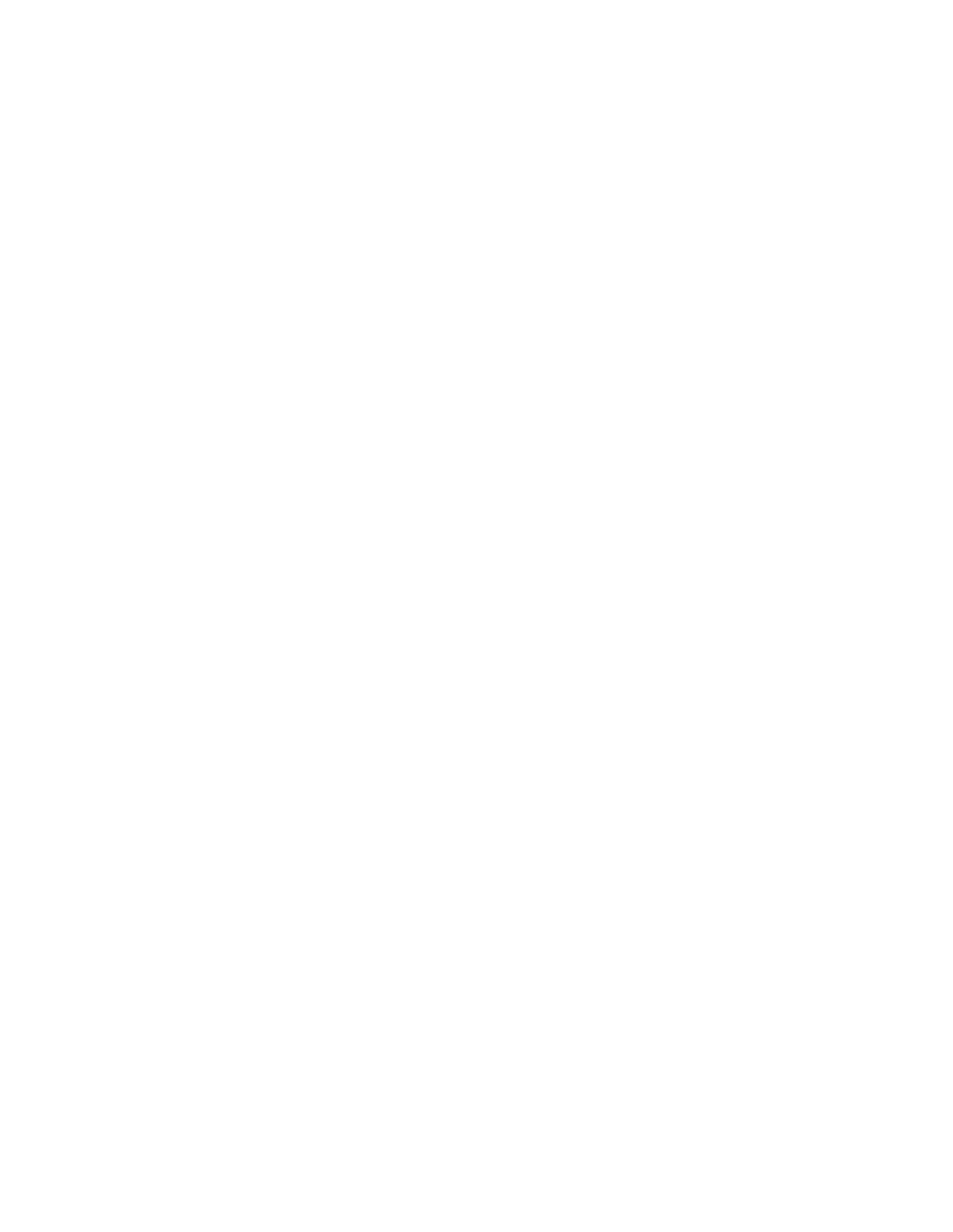# <span id="page-10-0"></span>**2. Annotated Outline: Geotechnical Report**

| 2.1.  | <b>Title Page</b>                        |
|-------|------------------------------------------|
| 2.2.  | <b>Table of Contents</b>                 |
| 2.3.  | <b>General Location Map</b>              |
| 2.4.  | <b>Specific Location Maps</b>            |
| 2.5.  | Summary                                  |
| 2.6.  | Introduction                             |
| 2.7.  | Other Reports and Investigations         |
| 2.8.  | <b>Physical Setting</b>                  |
| 2.9.  | <b>Field Investigation</b>               |
| 2.10. | <b>Station-to-Station Descriptions</b>   |
| 2.11. | <b>Graphical Representations of</b>      |
|       | Geotechnical Information                 |
| 2.12. | Geotechnical Analysis and Design         |
|       | <b>Recommendations Analysis</b>          |
| 2.13. | <b>General Material Site Information</b> |

The geotechnical report may take many forms depending on the requirements of the project and the specific preferences in the regions. The outline below represents the contents that will cover virtually all the Department's geotechnical reports. The format of the report is not important – the content of the report is the issue. Consistency among the regions is desirable.

# **2.1. Title Page**

Include the project name, federal and state project number, the DOT&PF region, the date of publication by month and year, and necessary signatures. The signatories on the title page should include the author and the responsible engineer, but may also include other approving officials including the chief geologist, the regional geotechnical engineer, the regional materials engineer or the state materials engineer. State law and Department policy require that a civil engineer registered in the State of Alaska stamp engineering geology/geotechnical reports unless they are merely reporting data.

For reports prepared by a consultant, the stamp of the consulting engineer in responsible charge will appear on the title page. The consultant company name, address of the office that prepared the report, its telephone number, and the consultant project number should also be included on the title page.

# **2.2. Table of Contents**

Use a table of contents to show the starting page number for each section and subsection in the report, and list all the appendices. If necessary, include a list of figures. These include vicinity maps, location maps, photographs, charts, flow diagrams, graphs, etc. Include figures within the body of the text close to the point where they are referenced. If warranted, include a list of tables. In the list, include page numbers. Locate tables close to their point of reference in the text. A table of contents is not necessary for a short report or a memorandum-style report.

# **2.3. General Location Map**

This should show the location of the project with respect to the state map and nearby communities.

# **2.4. Specific Location Maps**

These maps will show the beginning and end of the project, stationing, centerline alignment, existing roads, major topographic and drainage features, a north arrow, map scale, materials site locations, and highway milepost locations. Material sites should be shown on this drawing. If material sites are not near the alignment, use separate sheets as needed.

# **2.5. Summary**

The summary is a brief (one page or less) discussion of the project scope, the geotechnical field investigation, and the results of the investigation. Identify in the summary the problem areas or issues and discuss analysis of the problems and recommendations for resolution. Include a brief description of potential material sources, their availability, and any conclusions about the adequacy of the sources to meet project requirements.

# **2.6. Introduction**

Include in the introduction a detailed scope of the proposed project (including type of facility, roadway length, width, paved or unpaved, important design features, etc.), the purpose of the report and the investigation, dates of field exploration, and identification of personnel who conducted the exploration. Include a list of previous explorations or reports for the project and whether they have been supplemented or superceded by the current investigation. Note the investigative techniques and exploration methods used (e.g., review of published data, site reconnaissance and mapping, equipment types, method of subsurface exploration, laboratory testing, analyses, etc.).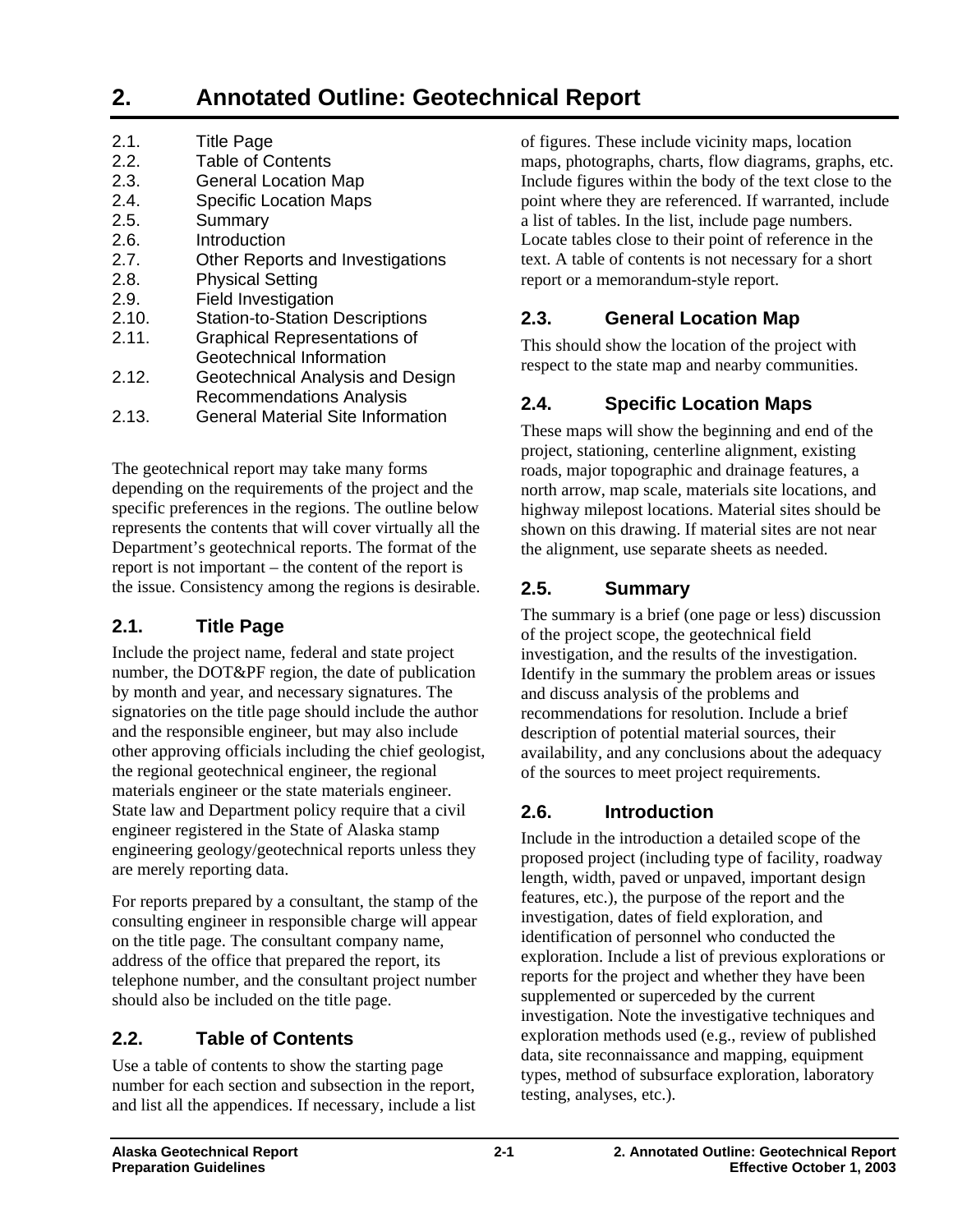<span id="page-11-0"></span>Include the following statements:

*"This report documents subsurface geotechnical conditions and provides analyses and interpretation of anticipated site conditions at the project. This report recommends design and construction criteria for the project. This report also establishes a geotechnical baseline to be used in assessing the existence and scope of changed or differing site conditions. This report is intended for use by the project design engineering staff, construction personnel, bidders and contractors."* 

# **2.7. Other Reports and Investigations**

List any additional reports that pertain to this project. Include information describing authorship and dates of completion. Document the literature and references used in researching the geotechnical conditions for the project. The literature may be geologic maps, topographic maps, aerial photographs, previously completed reports for this or adjacent projects, regional geology reports, "as-built" plans, construction completion reports, or other documents. Include pertinent maps in the appendix if they are of particular value to understanding the project's geotechnical conditions.

# **2.8. Physical Setting**

#### *2.8.1 Climate*

Describe climatic conditions that will have an effect on the project design, construction, or maintenance. Present the range of temperatures in the vicinity of the project. Note nighttime conditions, if available, if night construction is possible. Describe seasonal conditions such as temperature extremes, heavy rain, snow, or fog that could limit construction seasons, the ability to reduce the moisture content of construction materials, affect traffic control, etc. Briefly state the mean annual temperature, the temperature extremes, mean annual precipitation, heaviest rainfall months, snowfall amounts, the date of general onset of freezing temperatures, the freezing and thawing indices, and the design freezing and thawing indices if available. This data may be in presented in table form. Include references to the sources of the data, including Web site addresses.

#### *2.8.2 Topography, Drainage and Vegetation*

Describe the landforms and drainages through which the project will pass. Describe topographic highs such as hills and ridges that will require cuts for the project alignment and the approximate depths of the cuts. Also describe topographic lows such as valleys, swales, marshes, and minor creeks that the embankment will traverse. Discuss depth below or height above profile grade. Measure and describe steepness of slopes along and perpendicular to the alignment. Describe slopes that will receive side hill cuts or fills. Note drainage patterns including creeks, intermittent streams, and rivers; and vegetation types, sizes, and density. Include special note of vegetation that indicates something about subsurface conditions (such as small spruce trees that indicate possible frozen ground; heavy growth of alder indicating presence of shallow groundwater; or leaning, curved trees that may indicate ground movement).

#### *2.8.3 Significant Man-Made and Natural Features*

The project may cross, abut, or parallel certain features that may be adversely affected by the project or may impact the project. For example, existing retaining walls could be affected by embankment placed upslope of the wall, even though the toe of fill is located well back from the wall. As another example, rock cuts can remove support from bedding planes and reduce the lateral support of materials or facilities well outside the right of way. Identify such situations in this part of the report for later consideration.

Similarly, there may be features such as rivers, wetlands, utilities, railroads, or political boundaries that require added clearance through retained fills or overly steep cut slopes. Include information on the presence of any underground utilities (e.g., petroleum lines, natural gas pipelines, water supply lines, etc.) as features for geotechnical consideration.

# *2.8.4 Regional Geology and Seismicity*

Describe the regional geologic setting of the project area. Include geomorphic province, major topographic features (such as mountain ranges and valleys), and major characteristics such as depth of alluvium over bedrock, bedrock formations, and included rock types. Include discussion of known or documented geologic hazards such as landslides, rockslides, flooding, etc.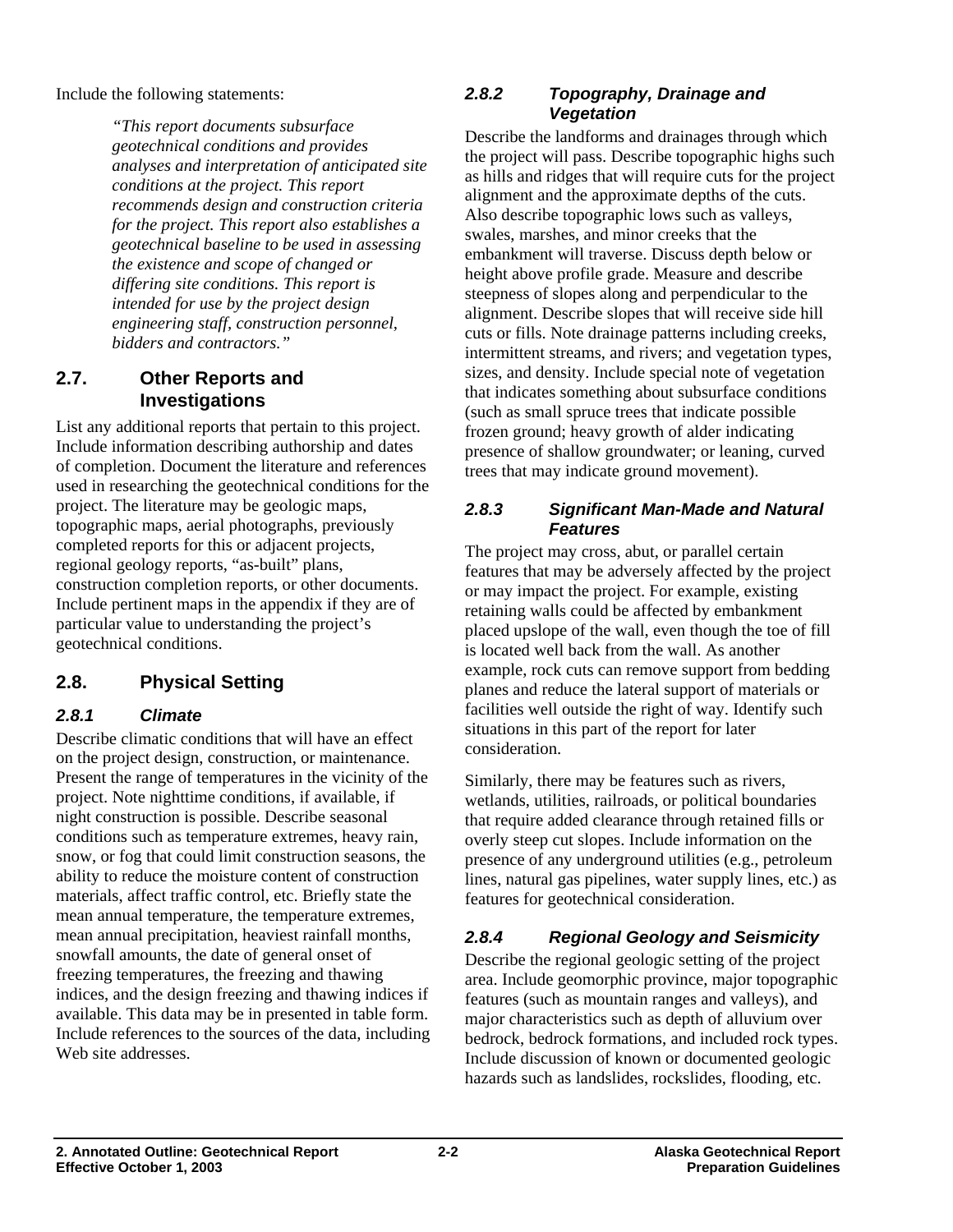<span id="page-12-0"></span>Describe the regional seismic setting, including names of known active faults, distances and directions from the project site, and maximum credible earthquake magnitudes. If appropriate, provide a map at a suitable scale to show the regional faulting within 75 miles, with the appropriate annotation showing relative proximity of the project location. Where the project includes construction of structures such as bridges and retaining walls, include the expected peak ground acceleration (PGA) of the specific site, with careful reference to the parameters of the PGA and the source of the information, whether U.S. Geological Service, American Association of State Highway and Transportation Officials (AASHTO), or other publications.

# *2.8.5 Site Geology*

Describe the geology of the project site and a sufficiently large area surrounding the project to include geologic features of potential significance to the project. Provide enough detail characterizing the geologic setting so that a reader can visualize the site geology. Preparation of a geologic map in hillside or mountainous terrain is helpful. Emphasize properties or conditions of the soil and rock materials that will impact design or construction of the project. Where a structure is planned for construction in alluvial sediments, include an estimate of the age of the sediments and an estimate of the depth to bedrock at the specific site. A separate foundation investigation will normally be conducted for all but the simplest and smallest structures.

# **2.9. Field Investigation**

#### *2.9.1 Exploration*

In this section, describe the intent of the investigation, with reference to the exploration plan. Then describe what was accomplished during the field investigation and any deviations from the exploration plan with explanations for the deviation. Include a summary description of the type, scope, and purpose of the field investigations. Include a section on problems encountered during the exploration program that may have design or construction implications.

If some portion of the planned or desired fieldwork could not be done for some reason (right-of-entry refused by property owner, for example), state what work was desired, why it could not be done, and possible consequences. In Section 2.10. "Station to Station Descriptions," discuss the assumptions that you had to make as a result of the omitted fieldwork.

# *2.9.2 Drilling and Sampling*

Briefly describe the number, type, and depths of borings, trenches, and test pits made for the field study. Provide a general statement about the types and intervals of samples taken (bulk, undisturbed, SPT, etc.) and the reasons for each type. State the status of the samples: whether they were taken to the laboratory, were used in testing, are in storage, or were discarded. Also include a statement about how drill holes or pits were completed (filled with cuttings, grouted, converted to an observation well, backfilled and compacted, etc.).

# *2.9.3 Geophysical Studies*

Describe the type, scope, general locations, and intended purpose of any geophysical studies performed. Indicate the locations of field data collection sites/lines on a plan view map or location drawing. Show the data in the profile sheets where appropriate, or other data sheets. Present the data, including all graphs and interpretations made from raw field data, in the appendix and reference the data in this section. Include a statement about the storage location of the raw data in case anyone wishes to look at it.

# *2.9.4 Instrumentation*

Describe any instrumentation installed during the field exploration (e.g., slope inclinometers, extensometers, piezometers and observation wells). Indicate their locations on the plan view map or location drawing. State why each was installed and present summaries of the data in an appendix. If a monitoring program must continue beyond the time of the initial investigation, provide a schedule and duration. Present and discuss relevant data from instrumentation monitored during original construction or from previous exploration programs of relevance to the project.

# *2.9.5 Exploration Notes*

Describe and briefly discuss any aspect of the exploration program that may affect design or construction. Include such items as caving or squeezing in the borings, extremely hard drilling or alternating hard and soft drilling, and problems with access to certain sites or gaps in the exploration program. The intent of this section is to disclose conditions that may not be addressed in the geotechnical analyses and recommendations sections, but which may be indicative of potential geotechnical behavior during construction.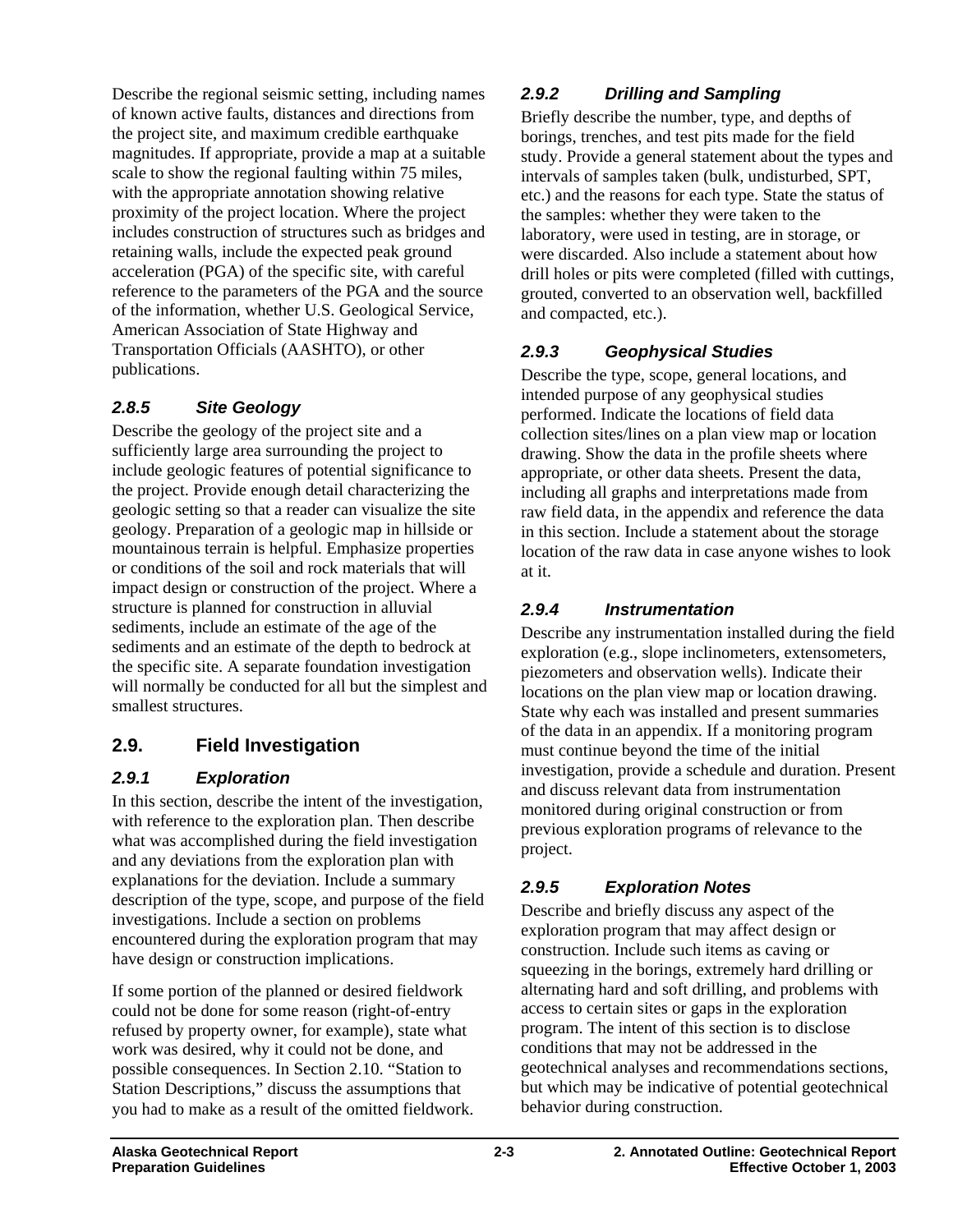# <span id="page-13-0"></span>*2.9.6 In Situ Geotechnical Testing*

Describe the in situ testing performed for the subsurface exploration program (e.g., vane shear tests, pressuremeter tests, electronic cone penetration tests, in situ permeability, etc.). Reference the test methods used, and include modifications of existing test methods or unpublished test methods in the appendix. Explain why you used that method instead of a published method. Where the in situ test results lend themselves to a concise summary (i.e. general data in the form of result ranges) include the summary here, otherwise summarize as appropriate in an appendix.

# *2.9.7 Laboratory Testing*

Describe laboratory testing performed for this report. Include a listing of the testing performed such as classification tests, quality tests, and special tests such as consolidation tests or triaxial tests, etc. Refer to the controlling standards for the test methods used in the testing program. Include modifications of existing test methods or unpublished tests methods in the appendix. Explain why you used that method instead of a published method. Provide the laboratory test results on an approved soils testing report form approved in your region.

# **2.10. Station-to-Station Descriptions**

The station-to-station descriptions are the heart of the geotechnical report. The geologist breaks down the alignment into logical intervals based on differences in soil/rock conditions, terrain differences, and other factors. The description of these intervals includes all factual items of importance noted from visual inspections of the terrain conditions and factual engineering geology/geotechnical information obtained during surface mapping or observations and from the test holes and/or test pits in each interval discussed.

The discussion of the intervals may also include carefully identified geologic interpretation of the data by a qualified geologist. The interpretation is made to increase the usability and reliability of information that must be inferred between points of factual data. Obviously, geologic interpolation cannot provide certainty regarding subsurface conditions, but it can provide a rational basis for assumptions made by a geotechnical engineer in performing stability or settlement analysis, or in developing geotechnical design recommendations. Make clear to the reader the distinctions between what is factual and what is interpretive.

Subjects to discuss include:

- Topography
- Types and density of vegetative cover
- Surface drainage and groundwater conditions
- Detailed description of the soil and rock present in the interval
- Frozen ground conditions, including permafrost if applicable
- Geologic hazards such as slope stability (slides, slumps), rockfall potential, likely settlement areas
- Boulders and cobbles, if present on the ground surface or encountered or suspected in the subsurface

Where groundwater is encountered or might be expected, discuss the observations from drilling or test trenching and the results of any observation wells or piezometers.

Follow the procedures set out in the *Alaska Field Soil Classification Guide* and the *Field Rock Classification and Structural Mapping Guide* to identify and describe soil and rock materials encountered during the investigation. DOT&PF uses the Unified Soil Classification System field and lab methods from ASTM D2487 and D2488 to describe and identify soils.

Where rock slopes are present along the alignment, provide an assessment of the existing slopes for rockfall hazards. Where rock cuts are planned, present the results of field mapping and analysis as to the structural characteristics of the rock. Include a discussion of the depth and nature of overburden above the rock slopes and the expected groundwater conditions.

Where frozen ground is encountered or expected, discuss the expected characteristics that may affect construction, such as temperature (give thermistor results), presence of excess ice, expected thaw instability, etc.

You must fully describe and document geologic hazards with mapping, photography and other means. Also discuss and recommend mitigation of the hazards.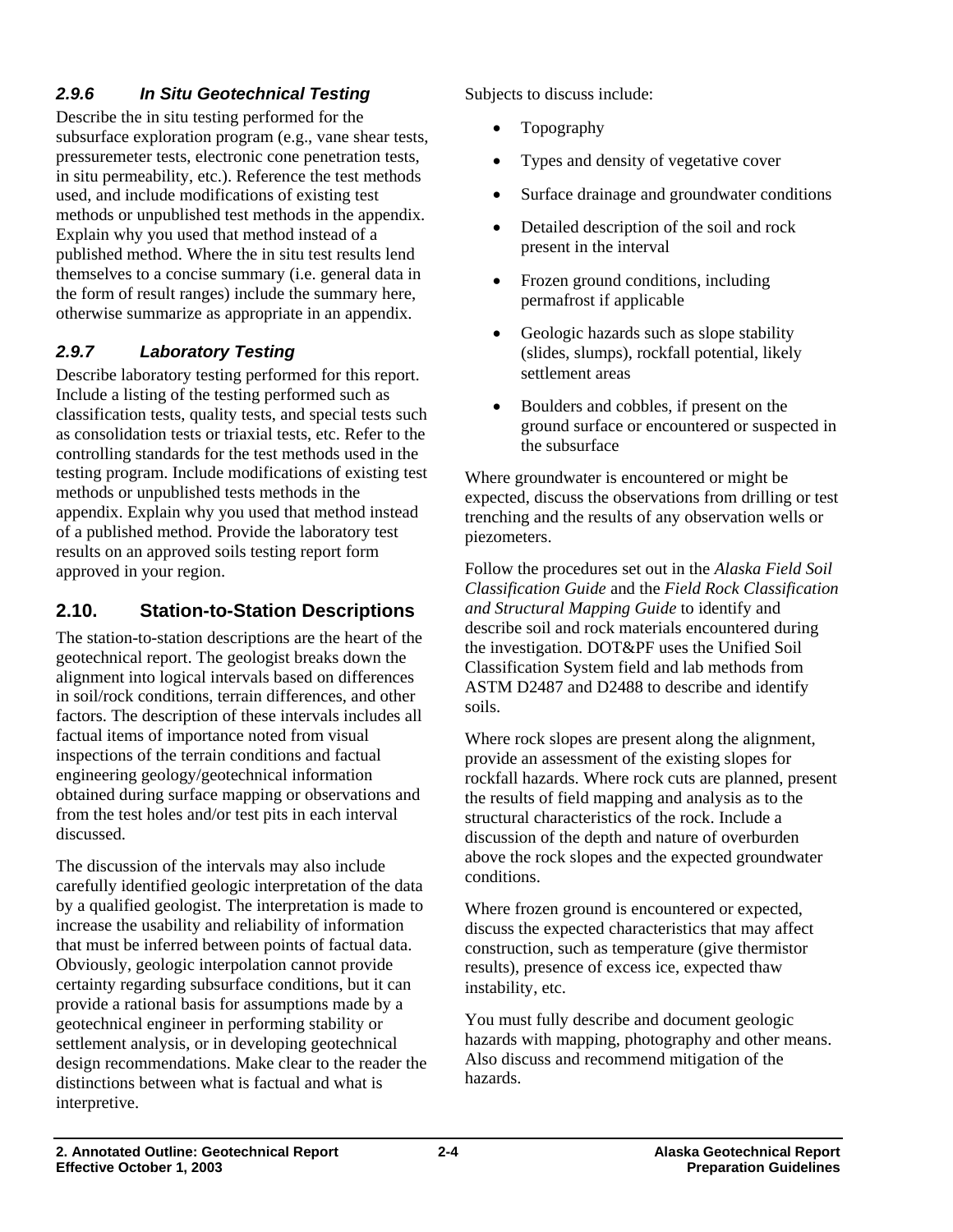<span id="page-14-0"></span>Where boulders or cobbles are encountered or suspected, give the best possible estimate of the percentage of each present. Describe the occurrence– nested boulders, disseminated through a soil layer, etc. Where possible, use the methods outlined in the *Field Soil Classification Guide* to measure the percentage of boulders and cobbles.

For small, uncomplicated projects, it may be practical and effective to present the descriptions on plan and profile sheets rather than in the text of the report.

# **2.11. Graphical Representation of Geotechnical Information**

Present in this section the geological and geotechnical information acquired along the project route. The data and interpretive information is typically shown on location drawings and plan and profile sheets, easily obtainable from the design section for modification for use in the materials report. However, in many cases the test hole/test trench logs may be shown on separate sheets referenced to a location drawing. Plan and profile sheets may be inadequate to fairly represent the logs, because of space requirements or a significant deviation between the existing ground and the planned profile.

The plan view should show features such as:

- Muskeg areas, ridges and benches, steep sidehill terrain, and any other terrain features that may affect the design of the facility
- Existing or potential slides or slumps, and any other features that may put geologic constraints on the design
- Man-made features such as houses, bridges, retaining structures, pipelines, railroad tracks, etc.
- The location of all test holes, test pits, or probes

A profile view should show the test hole logs, which will include at least:

- The test hole number and date
- The top of the test hole plotted at its actual elevation, where possible
- The depth and thickness of each soil layer
- The textural description of the soils
- Sample locations and numbers, blow counts, and sample recovery
- Selected sample test data
- Water table
- Frozen soil
- Cobbles and/or boulders

Note that factual engineering geology/geotechnical information or comments regarding the drilling or surface features recorded on or with the field logs should not be edited out of the published report.

In addition to the station-to-station descriptions, other geotechnical data may be obtained during the course of the investigation that is best presented in a graphical format. The report may incorporate charts, graphs, photos, and auxiliary software output (rockfall plots, slope indicator data, etc.). In many instances, the insertion of a single photograph into the text can make otherwise confusing paragraphs clear.

#### **2.12. Geotechnical Analysis and Design Recommendations Analysis**

The Materials section staff use the geotechnical data and information obtained from the various field investigations, the laboratory testing data, and geologic interpretations of site conditions to determine and characterize the relevant engineering properties of the rock and soil materials encountered at the project site. A geotechnical engineer will do the detailed geotechnical analyses necessary for the formulation of geotechnical design recommendations. He or she may ask the project geologist for assistance in such geological interpretations as needed to help develop geotechnical parameters for the analyses.

The analysis alerts designers, construction staff, and contractors to potential problems, and may provide the basis for choosing from various alternative design solutions. The analysis also may help in assessment of risks associated with the alternative design solutions. This analysis is not intended to provide detailed solutions to engineering problems. Rather, the analysis provides the basic information, some guidance on potential problems, and some possible solutions available to the design engineer.

The quality of the analysis depends on several factors, including staff knowledge of engineering principles